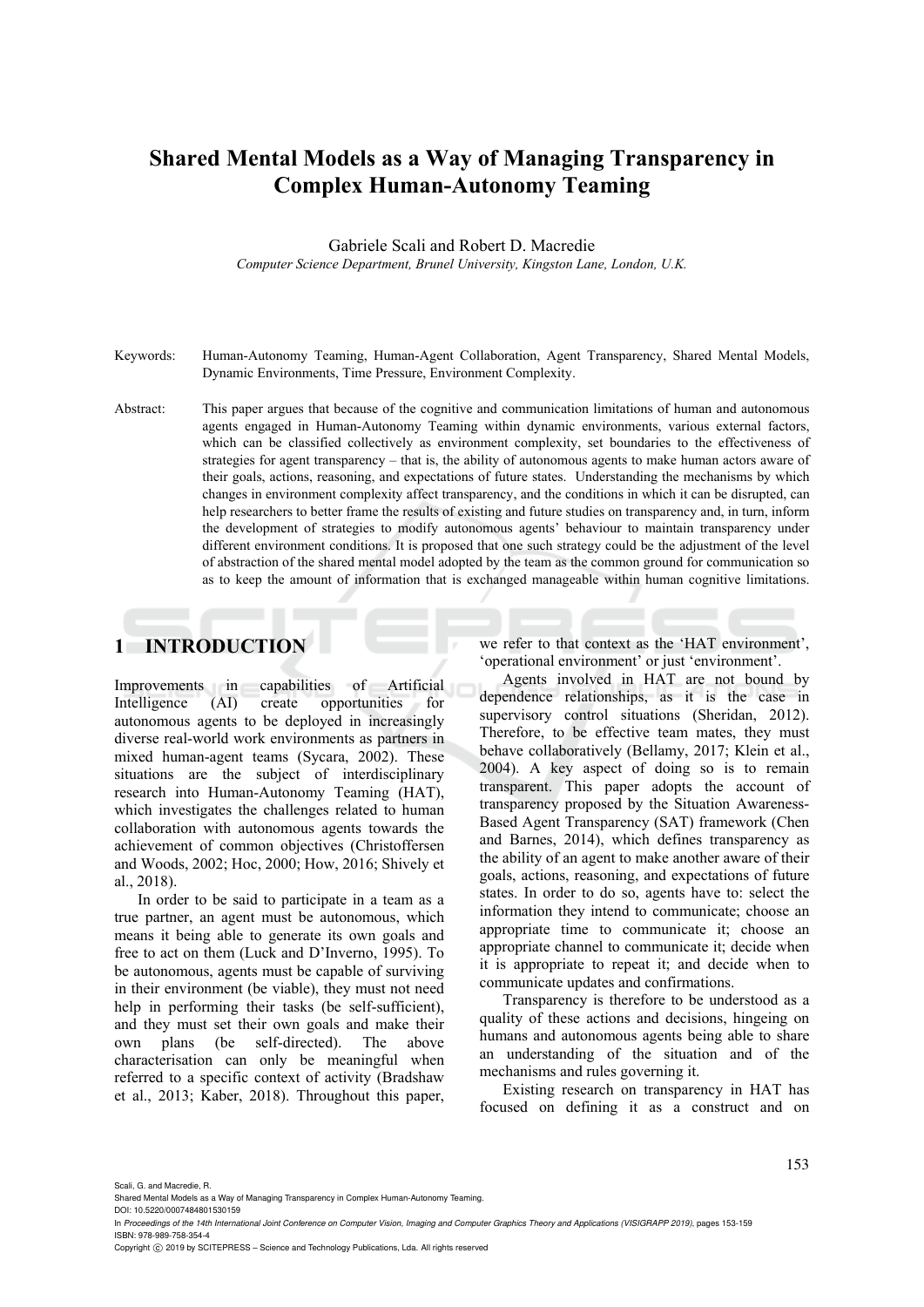manipulating its level to study its effect on team performance (Chen et al., 2017; Stowers et al., 2017; Wohleber et al., 2017; Wright et al., 2016). Research is lacking, however, into the factors and mechanisms affecting the achievement of transparency itself, and consequently how to maintain it.

This paper proposes firstly that environment complexity affects agent transparency, as the demands it creates test the limits of agents' cognitive and communication abilities. This determines boundaries within which certain strategies for achieving transparency work effectively. When complexity exceeds these boundaries, it may be necessary for the agent to make adjustments in order to maintain transparency. Our second proposition is that one such adjustment can be made in regards to the level of abstraction of the Shared Mental Model (SMM) on which communication and understanding of the situation is grounded.

As an example let us consider a scenario in which a human pilot is teamed with a synthetic agent navigator, with the joint goal of visiting a certain number of waypoints that become known to the navigator over the length of the mission. The task of the pilot is to drive a vehicle and to negotiate the uncertainties of the terrain. The task of the navigator is to interpret incoming information and to relay it to the pilot so as to direct them to visit the waypoints in the most efficient way. With a low number of waypoints and a slow rate of arrival of new ones, the navigator communicates the exact position of each waypoint and the order in which it intends to visit them. The shared mental model is one of points on a map. If the number of locations and the rate of their arrival increase, at a certain point it would become difficult to maintain an effective communication between navigator and pilot: transparency would break down (our first hypothesis). The navigator agent may then choose to switch to a more abstract mental model, based on the density of locations to visit on the map, along with the specific position of only the waypoint to reach next. As long as both mental models have been practised in advance, and are equally familiar to the pilot, this may allow the team to re-establish transparency in the changed, more challenging, conditions (our second hypothesis).

The remainder of this paper will discuss complexity factors of dynamic environments and how they can hinder transparency, briefly introduce SMMs and their role in maintaining transparency and conclude by proposing a possible approach to mitigating this effect by adjusting the level of abstraction of the SMM.

### **2 COMPLEXITY IN DYNAMIC ENVIRONMENTS**

An increasing number of useful applications of HAT are possible in dynamic environments (Bainbridge, 1997; Hoc, 1993; Russell and Norvig, 2009), characterised by the possibility for system changes to occur independently of an agent's actions, owing to spontaneously-occurring events or to actions by agents outside the team. The uncertainty about future states and action outcomes, together with the inherent variability of context, makes applications in dynamic environments the most challenging for HAT (Kaber, 2018).

For example, in a chemical processing plant, machines can break down or availability of certain resources may vary due to provisioning fluctuations; in a Command and Control (C2) application, an adversary may try to impede the operations, or visibility may change; and in an Unmanned Vehicle (UxV) scenario, interfering traffic, shifting weather conditions and mechanical problems may all occur independently of the vehicle's actions, and affect their precise outcome as well as the choice of best course of action.

Environment complexity can vary between or within its instantiations. For example, an Air Traffic Control (ATC) system may go through periods of low and high traffic (number of entities), as well as situations when flights are on schedule and there is no need to hurry, and others when there is a need to recuperate delays (time pressure). This determines that an autonomous agent operating in that environment will be faced with maintaining transparency under possibly very different conditions.

While environment complexity factors, characterised sometimes as task features and constraints of the operational environment, have been found in previous research to impact interaction with automation (Mosier et al., 2013), their effect on HAT transparency has not been examined. Several frameworks have, though, been proposed to categorise factors contributing to complexity of environments and of tasks performed within them (Ham et al., 2011; Liu and Li, 2011), an exhaustive review of which is beyond the scope of the present work. For this research, we focus on three of the most commonly-cited complexity factors and discuss how they can affect agent transparency when present in a HAT environment. In particular we consider: time pressure (Edland and Svenson, 1993; Liu et al., 2016); predictability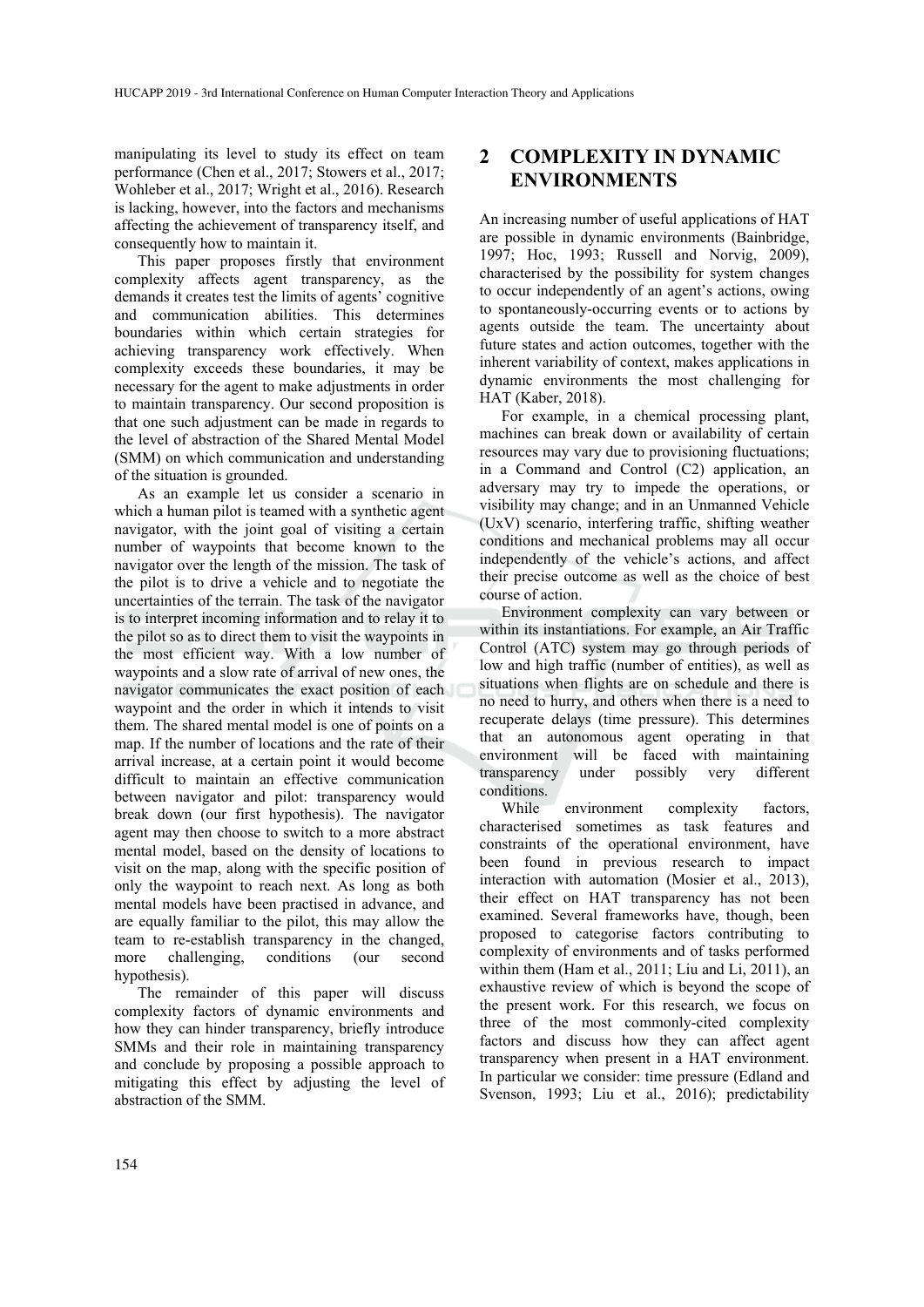(Mosier et al., 2013); and number of entities and possible courses of action (Park and Jung, 2007).

## **3 HOW TIME PRESSURE, PREDICTABILITY AND NUMBER OF ENTITIES AFFECT TRANSPARENCY**

That agents can be autonomous does not mean that they do not differ significantly from humans in attitudinal capabilities. The observation that humans generally have better soft skills and adaptability, while agents are able to account for, and process, more information quicker and are somewhat limited in their capacity of action in the physical world, can be traced back to the classic Fitt's list (Fitts et al., 1951). Although the list may require some adjustments owing to technological advancements since its inception, the basic observation remains valid that, for the moment, machines and humans have largely differing abilities. In particular, the ability of AI-based systems to process much more information than the human mind, along with their computational advantage, is likely to determine a divergence of intelligibility between humans and agents. As environment complexity increases it is not possible to expect that humans can be made aware of everything an agent perceives, does and reasons (Miller, 2014).

#### **3.1 Time Pressure**

One of the commonly-cited contributing factors of complexity is time pressure, which decreases the time available to provide and understand explanations. Examples of highly time-pressured scenarios include search and rescue, operating rooms, command and control, sport competitions, and many others.

In settings where time pressure is not a driving issue, agents have the option to slowly relay all of the necessary information, provide detailed explanations, suggest possible courses of action, and then take the backseat in decision making. Their decisions can be vetted, understood or questioned by human actors before any action is taken. This leads to scenarios of classic Human-Automation Interaction, with the agent losing its autonomy in decision-making and working instead as an advisor.

Where, however, the scenario is governed by time pressure, the dynamic of interaction changes: agents, with their superior computational speed and

ability to handle many concerns at once, are able to cope with time pressure well beyond the point where human actors become helpless. There is, though, less time to exchange information and to understand the agent's decisions in depth; as such, issues of trust come to the fore. Time pressure thus generates a requirement for a higher throughput in exchanging and processing information about the agent's state, plans and predictions. Since the cognitive abilities of humans are fixed, the only ways to manage this are compression or omission of information.

#### **3.2 Predictability**

When a system is predictable by an agent but not by a human, there is an asymmetry of information, which in turn makes the agent's actions less intelligible. In addition, the communication of expectations not corresponding to the current perception of the human actor can generate surprise or exacerbate issues of trust. For example, while some of the events within dynamic environments can be fundamentally unpredictable, others are opaque to a human, but probabilistically approachable for Artificial Intelligence (AI), in particular with Machine Learning (ML). In other words, these environments provide the opportunity to 'shine' for agents that can, in real time, make better predictions or calculate according to better models than humans are able to. Generally, these are hard-to-explain mathematical models, however, and even more so in real time situations. Explainable AI (XAI) (Adadi and Berrada, 2018) is investigating ways for Artificial Intelligence to communicate the 'reasoning' behind its predictions and decisions by using explanation interfaces using techniques borrowed from research in recommender systems (Pu and Chen, 2006), but doing so is generally feasible only in offline situations, in which time is not a factor.

#### **3.3 Number of Entities**

The number of items and relationships to account for in an environment directly generate cognitive demand: systems can easily become so complex that their scale and intricacy prevent humans from fully understanding them; this is the case in any sufficiently advanced work of ingenuity, from skyscrapers to microprocessors, as well as in large socio-technical systems, like a hospital. The same can be said for the complexity of reasoning, many examples of which can be found in the current literature about XAI.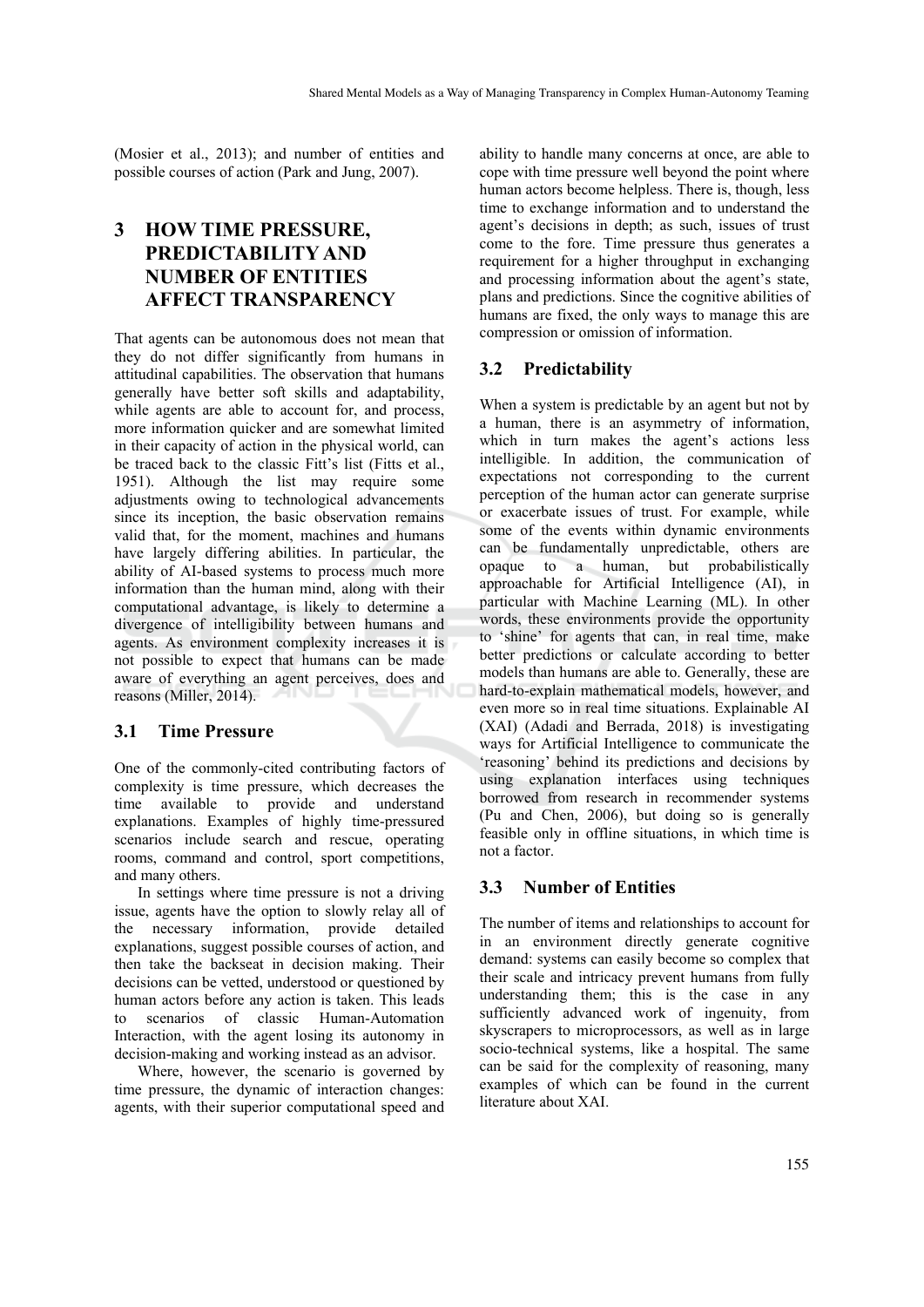Accounting for more entities individually requires a larger mental model. While this is not generally a problem for agents, it rapidly becomes one for humans. Once the mental models diverge, communication breaks down, and it becomes hard for agents to describe their state and their actions in a way that the human actor will understand – creating a breakdown in transparency.

Having outlined how complexity factors of dynamic environments can contribute to the breakdown of HAT transparency, it is important to look at the concept of Shared Mental Models, since it is through them that human actors understand and communicate, or otherwise fail to, an agent's actions in such an environment.

#### **4 SHARED MENTAL MODELS**

Shared Mental Models (Scheutz et al., 2017) are knowledge structures that simplify reasoning about a certain system (all models are simplifications that maintain some properties and relationships while losing others, and they exist for certain practical purposes). In particular, a model is shared so that the parties using it can perform the same reasoning, simplifications and assumptions to communicate or collaborate (language itself is dominated by models).

The adoption of a SMM (Cannon-Bowers et al., 1993; Stubbs et al., 2007) and the careful choice of the content and timing of their communication (Bindewald et al., 2014; Goodman et al., 2016) are critical mechanisms for agent transparency, as they provide the anchoring for the information being communicated.

An important feature of mental models is their level of abstraction. Reduction and synthesis are two ways to make models more abstract. In turn, a more abstract description requires less data and is easier to summarise. As an example, it is possible to talk about Italy as being the shape a boot – a rather abstract model – yet, as necessary, one may refer instead to a map fitting the page of a book, or to an accurate digital map, describing every street in the country. Each is preferable to support different tasks and contexts of use. The first one when describing to a friend which part of the country one visited; the second to show the administrative regions; and the third to draw an itinerary from a hotel to a museum. The different models are not interchangeable, therefore it is critical to transparency that agents use a model with the appropriate level of abstraction to optimise mutual understanding within their current context.

Although most people have an intuitive sense of a model's level of abstraction, a few formalisations have been proposed (Hayakawa, 1949; Rasmussen, 1979; Sheridan, 2017; St-Cyr and Burns, 2001). Rasmussen's, in particular, neatly provides a powerful taxonomy: Models of Physical Form; Models of Physical Function; Models of Functional Structure; and Models of Abstract Function, that generalises well across domains.

In everyday interactions, people commonly use SMM at different levels of abstraction to refer to the same systems. For example, a car engineer may think of an engine in terms of thermodynamics and materials (physical form and function) when talking about his work, but in terms of elasticity, fun or power, when explaining the car to a friend (abstract function). The curricula in computing have recognised the ability of dealing with abstractions as one of the fundamental computational skills (Grover and Pea, 2013), and levels, or layers, of abstraction are a fundamental concept in computing.

## **5 ADJUSTMENT OF THE LEVEL OF ABSTRACTION OF THE SHARED MENTAL MODEL TO PRESERVE TRANSPARENCY**

Given that transparency is seen as a prerequisite for HAT effectiveness (Chen et al., 2018; Christoffersen and Woods, 2002), it is desirable for an autonomous agent to be aware of the current level of complexity and to adapt its strategy to maintain it. While adaptive strategies are not new in agent computing – a rich tradition of research exists in regards to adjustable autonomy (Bradshaw et al., 2003; Johnson et al.,  $2011$ ) – the focus of that research is on adjusting the Level of Automation (LOA) in semi-autonomous systems. We propose, instead, to investigate how an autonomous agent may adjust the level of abstraction of SMM to maintain transparency while remaining fully autonomous. As we have seen in the analysis of how complexity affects transparency, the main disruption happens in regards to more information having to be conveyed, and understood, or less time to do so. In other words the main limiting factor of transparency is throughput. As we have seen, abstraction of a model is a simplification by way of compression or reduction of information. As a result, we propose that when a dynamic environment becomes more complex, and the information to transmit becomes too much, thus breaking down transparency, it is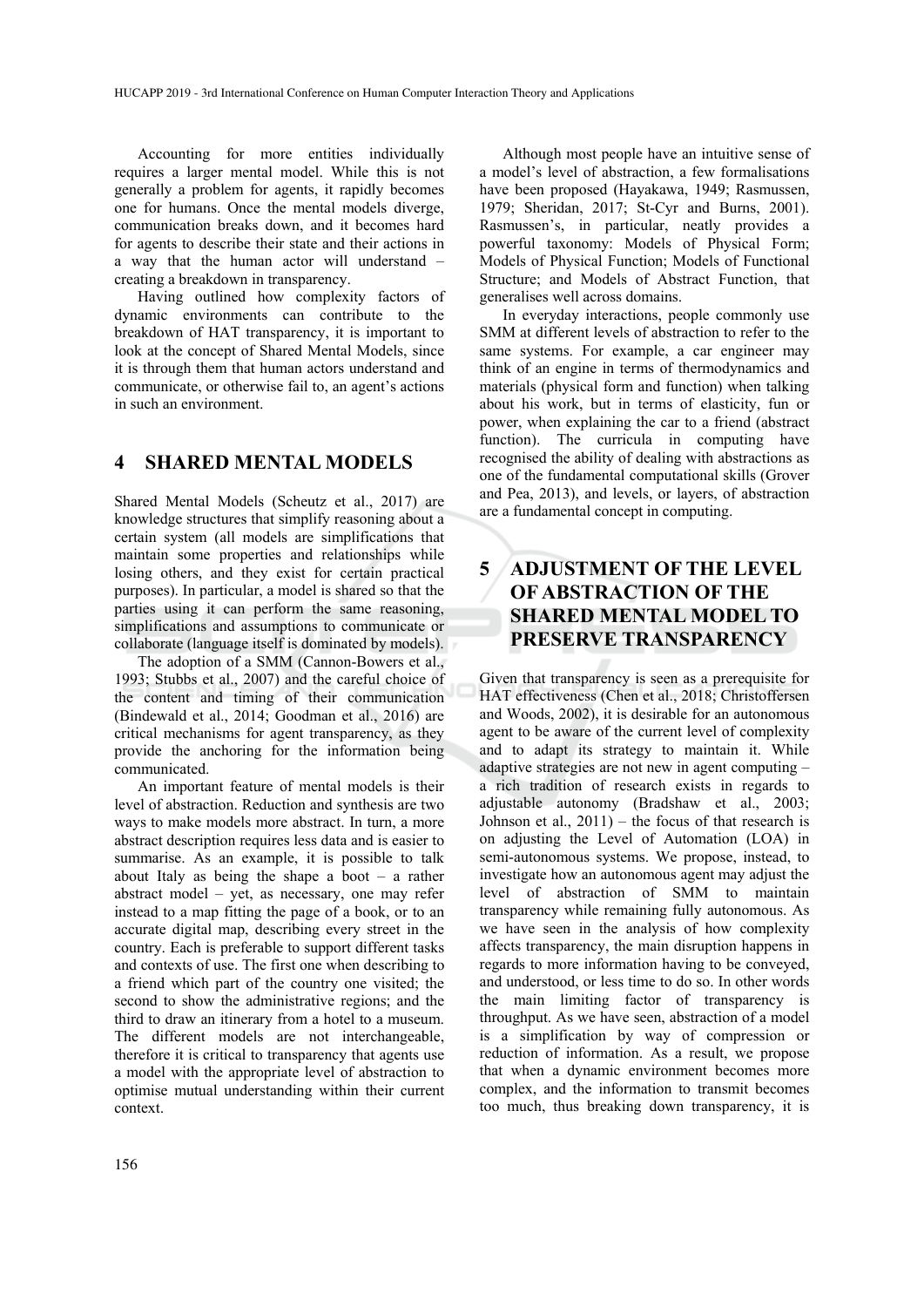possible to repair it by adjusting the level of abstraction of the SMM so that the amount of information that must be communicated remains manageable for a human actor.

To do so, agents must continuously assess the complexity of the environment by monitoring the factors contributing to  $it$  – for example by keeping a count of how many entities are present. Work in adjustable autonomy can inform the present research in regards to the strategies used by agents to detect and model the conditions that trigger the adjustments, this could include counting entities, keeping track of rates of change of the environment, and keeping track of the occurrence of unexpected events. When an agent decides that it must switch the level of SMM, it must do so in a way that is clear and does not cause loss of Shared Situation Awareness (SSA) (Grimm et al., 2018). One way of doing this would be to make sure, prior to their deployment, that human agents are equally familiar with the different mental models they will encounter, for example by use of training; other ways to prevent loss of SSA would be to mark the switch through explicit communication and to design the different levels to be clearly distinguishable. Another concern in turning to a more abstract mental model is that, by definition, some of its ability to carry detailed information is going to be lost, and therefore it becomes crucial to establish what trade-off is most advantageous between loss of transparency and loss of information.  $\square \equiv \Box$ 

### **6 SUMMARY AND FURTHER WORK**

In this paper we have examined the relationship between the complexity of dynamic environments and transparency in HAT, and have argued that the effects of complexity occur mainly as a consequence of the demands that complexity puts on throughput of communication between autonomous agents and human actors, as well as on the ability of humans to process larger amounts of information. We have presented the concept of SMM and put forward that varying the level of abstraction of the SMM may mitigate the disruptive effects of complexity on HAT transparency, by allowing the re-establishment of a common ground in terms that can be understood and communicated effectively under the new complexity conditions. Finally, we have highlighted some ways in which this could negatively affect SSA.

Our current research programme is directed at testing the above hypotheses. To do so we intend to build a virtual environment for HAT in which factors of complexity and SMM can be manipulated, and to investigate ways of measuring transparency within it. The overall objective of the research is therefore to compare transparency in situations in which complexity is increased with the SMM unchanged, to other situations in which the SMM is adjusted to compensate the increase.

#### **REFERENCES**

- Adadi, A. and Berrada, M. (2018). Peeking inside the black-box: A survey on Explainable Artificial Intelligence (XAI). *IEEE Access*, 6. pp. 52138 - 52160.
- Bainbridge, L. (1997). The change in concepts needed to account for human behavior in complex dynamic tasks. *IEEE Transactions on Systems, Man, and Cybernetics Part A:Systems and Humans*, 27(3). pp 351-359.
- Bellamy, R. (2017). Human-Agent Collaboration: Can an Agent be a Partner? In: *Proceedings of the 2017 CHI Conference Extended Abstracts on Human Factors in Computing Systems - CHI EA '17*. New York, New York, USA: ACM Press. pp. 1289–1294.
- Bindewald, J., Miller, M. and Peterson, G. (2014). A function-to-task process model for adaptive automation system design. *International Journal of Human Computer Studies*, 72(12), pp. 822–834.
- Bradshaw, J., Hoffman, R., Woods, D. and Johnson, M. (2013). The seven deadly myths of autonomous systems. *IEEE Intelligent Systems*, 28(3), pp. 54–61.
- Bradshaw, J., Sierhuis, M., Acquisti, A., Feltovich, P., Hoffman, R., Jeffers, R. and Van Hoof, R. (2003). Adjustable Autonomy and Human-Agent Teamwork in Practice: An Interim Report on Space Applications. In: *H. Hexmoor, C. Castelfranchi and R. Falcone, eds., Agent Autonomy*. Boston, MA: Springer US. pp. 243–280.
- Cannon-Bowers, J., Salas, E. and Converse, S. (1993). Shared Mental Models in Expert Team Decision-Making. In: *N. Castellan, ed., Individual and Group Decision Making: Current Issues*. Hillsdale, NJ: Lawrence Erlbaum Associates.
- Chen, J. and Barnes, M. (2014). Human-Agent teaming for multirobot control: A review of human factors issues. *IEEE Transactions on Human-Machine Systems*, 44(1), 13–29.
- Chen, J., Barnes, M., Selkowitz, A. and Stowers, K. (2017). Effects of Agent Transparency on humanautonomy teaming effectiveness. In: *2016 IEEE International Conference on Systems, Man, and Cybernetics, SMC 2016 - Conference Proceedings*. IEEE. pp. 1838–1843.
- Chen, J., Lakhmani, S., Stowers, K., Selkowitz, A.,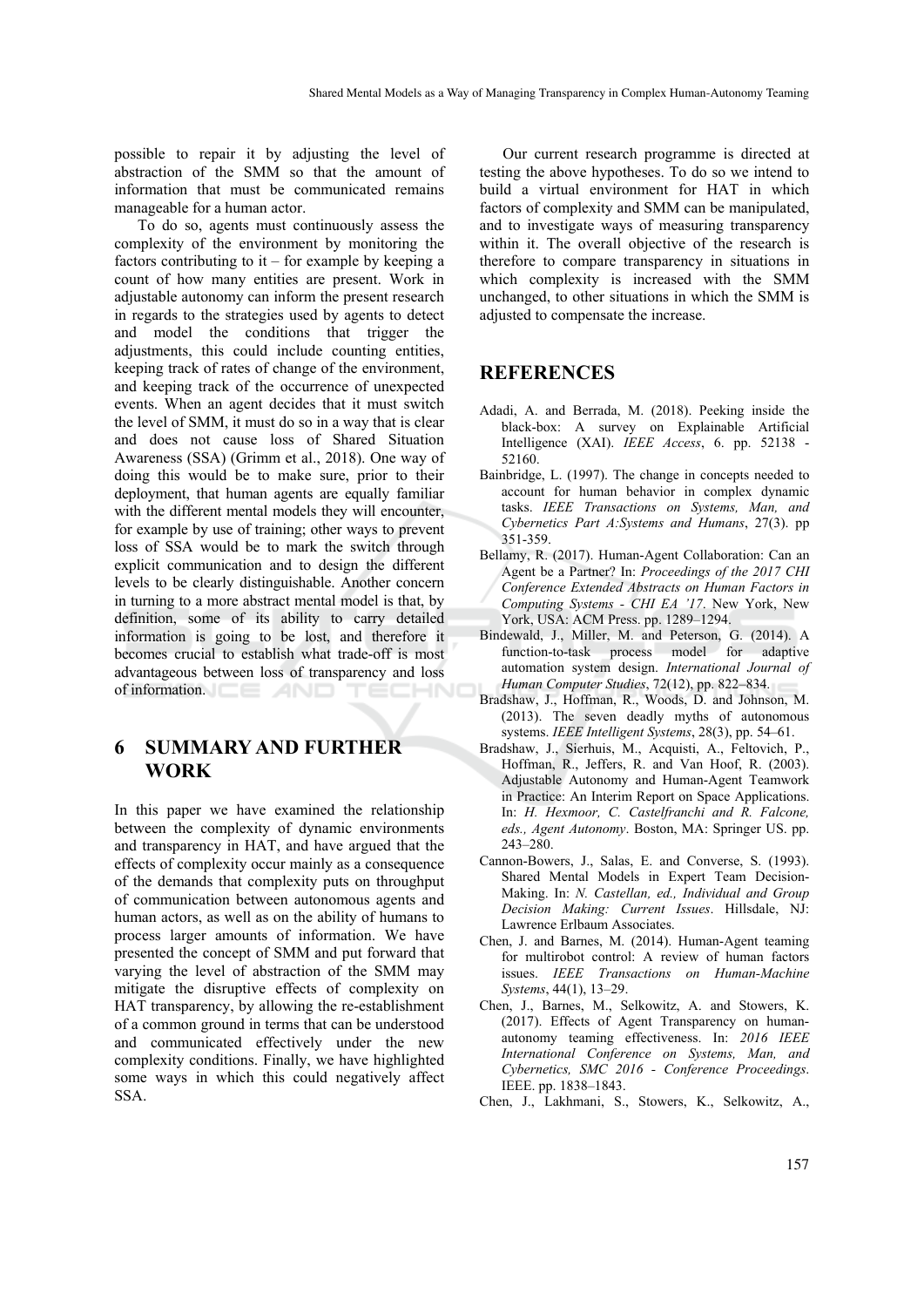Wright, J. and Barnes, M. (2018). Situation awareness-based agent transparency and humanautonomy teaming effectiveness. *Theoretical Issues in Ergonomics Science*, 19(3), pp. 259–282.

- Christoffersen, K. and Woods, D. (2002). How to Make Automated Systems Team Players. *Advances in Human Performance and Cognitive Engineering Research*, 2, pp. 1–13.
- Edland, A. and Svenson, O. (1993). Judgment and Decision Making Under Time Pressure. In: *Time Pressure and Stress in Human Judgment and Decision Making*. Boston, MA: Springer US. pp. 27-40.
- Fitts, P., Viteles, M., Barr, N., Brimhall, D., Finch, G., Gardner, E. and Stevens, S. (1951). Human Engineering for an Effective Air-Navigation and Traffic-Control System. Oxford, England: National Research Council, Div. of.
- Goodman, T., Miller, M., Rusnock, C. and Bindewald, J. (2016). Timing within human-agent interaction and its effects on team performance and human behavior. In: *2016 IEEE International Multi-Disciplinary Conference on Cognitive Methods in Situation Awareness and Decision Support* (CogSIMA). IEEE. pp. 35–41.
- Grimm, D., Demir, M., Gorman, J. and Cooke, N. (2018). Team Situation Awareness in Human-Autonomy Teaming: A Systems Level Approach. In: *Proceedings of the Human Factors and Ergonomics Society Annual Meeting*, 62(1), pp. 149–149.
- Grover, S. and Pea, R. (2013). Computational Thinking in K-12: A Review of the State of the Field. *Educational Researcher*, 42(1), pp. 38–43.
- Ham, D., Park, J. and Jung, W. (2011). A frameworkbased approach to identifying and organizing the complexity factors of human-system interaction. *IEEE Systems Journal*, 5(2), pp. 213–222.
- Hayakawa, S. (1949). Language in Thought and Action. Oxford, England: Harcourt, Brace.
- Hoc, J. (1993). Some dimensions of a cognitive typology of process control situations. *Ergonomics*, 36(11), pp. 1445–1455.
- Hoc, J. (2000). From human-machine interaction to human-machine cooperation. *Ergonomics*, 43(7), pp. 833–843.
- How, J. (2016). Human-autonomy teaming. *IEEE Control Systems*, 36(2), pp. 3–4.
- Johnson, M., Bradshaw, J., Feltovich, P., Jonker, C., Van Riemsdijk, M. and Sierhuis, M. (2011). The fundamental principle of coactive design: Interdependence must shape autonomy. *Lecture Notes in Computer Science, 6541 LNAI*. Springer, Berlin, Heidelberg. pp. 172–191.
- Kaber, D. (2018). A conceptual framework of autonomous and automated agents. *Theoretical Issues in Ergonomics Science*, 19(4), pp. 406–430.
- Klein, G., Woods, D., Bradshaw, J., Hoffman, R. and Feltovich, P. (2004). Ten challenges for making automation a team player in joint human-agent activity. *IEEE Intelligent Systems*, 19(6), pp. 91-95.
- Liu, D., Peterson, T., Vincenzi, D. and Doherty, S. (2016).

 Effect of time pressure and target uncertainty on human operator performance and workload for autonomous unmanned aerial system. *International Journal of Industrial Ergonomics*, 51, pp. 52–58.

- Liu, P. and Li, Z. (2011). Toward understanding the relationship between task complexity and task performance. *Lecture Notes in Computer Science, 6775 LNCS*. pp. 192–200.
- Luck, M. and D'Inverno, M. (1995). A Formal Framework for Agency and Autonomy. In: *First International Conference on Multiagent Systems*. AAAI Press MIT Press. pp. 1–7.
- Miller, C. (2014). Delegation and transparency: Coordinating interactions so information exchange is no surprise. *Lecture Notes in Computer Science, 8525 LNCS*. Springer, Cham. pp. 191–202.
- Mosier, K., Fischer, U., Morrow, D., Feigh, K., Durso, F., Sullivan, K. and Pop, V. (2013). Automation, task, and context features: Impacts on pilots' judgments of human-automation interaction. *Journal of Cognitive Engineering and Decision Making*, 7(4), pp. 377–399.
- Park, J. and Jung, W. (2007). A study on the development of a task complexity measure for emergency operating procedures of nuclear power plants. *Reliability Engineering and System Safety*, 92(8), pp. 1102–1116.
- Pu, P. and Chen, L. (2006). Trust Building with Explanation Interfaces. In: *Proceedings of the 11th international conference on Intelligent User Interfaces (IUI '06)*. ACM, New York, NY, USA, pp. 93-100.
- Rasmussen, J. (1979). On the Structure of Knowledge a Morphology of Mental Models in a Man- Machine System Context. Risö-M 2192, Risö National Laboratory, Roskilde, Denmark.
- Russell, S. and Norvig, P. (2009). Artificial Intelligence: A Modern Approach, 3rd edition. Pearson.
- Scheutz, M., DeLoach, S. and Adams, J. (2017). A Framework for Developing and Using Shared Mental Models in Human-Agent Teams. *Journal of Cognitive Engineering and Decision Making*, 11(3), pp. 203– 224.
- Sheridan, T. (2012). Human supervisory control. In *G. Salvendy, ed., Handbook of human factors and ergonomics 4th ed*. Hoboken, NJ, USA. John Wiley. pp. 990–1015.
- Sheridan, T. (2017). Musings on Models and the Genius of Jens Rasmussen. *Applied Ergonomics*, 59, pp. 598– 601.
- Shively, R., Lachter, J., Brandt, S., Matessa, M., Battiste, V. and Johnson, W. (2018). Why human-autonomy teaming? In: *Advances in Intelligent Systems and Computing (Vol. 586)*. Springer Verlag. pp. 3–11.
- St-Cyr, O. and Burns, C. (2001). Mental models and the abstraction hierarchy: Assessing ecological compatibility. In: *Human Factors and Ergonomics Society Annual Meeting Proceedings*, 45(4), pp. 297– 301.
- Stowers, K., Kasdaglis, N., Rupp, M., Chen, J., Barber, D. and Barnes, M. (2017). Insights into human-agent teaming: Intelligent agent transparency and uncertainty. In: *Advances in Intelligent Systems and*